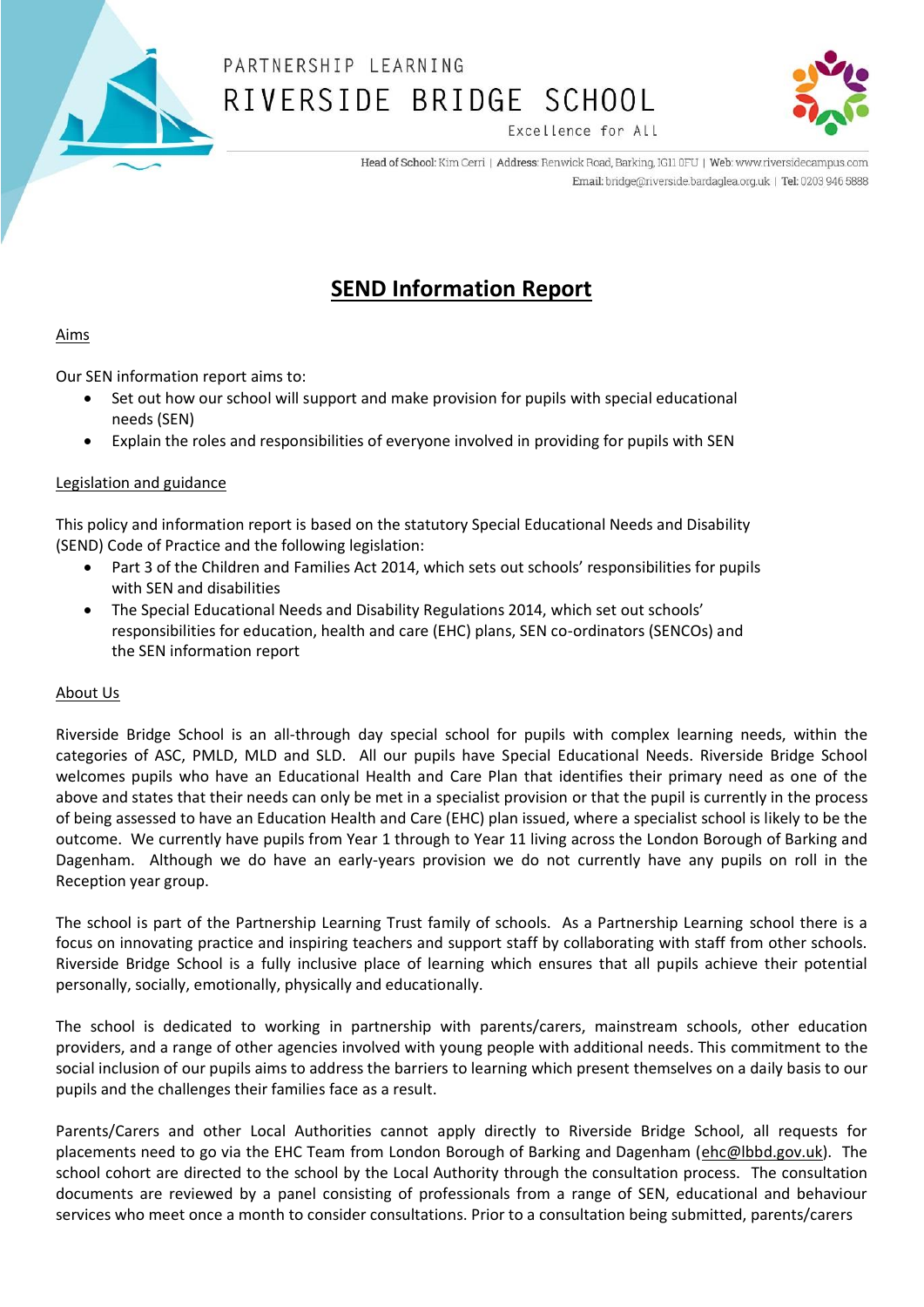



Excellence for All

Head of School: Kim Cerri | Address: Renwick Road, Barking, IG11 0FU | Web: www.riversidecampus.com Email: bridge@riverside.bardaglea.org.uk | Tel: 0203 946 5888

and the young person can request a tour of Riverside Bridge School. Should the parent/carer have any further questions they are able to arrange a discussion with the Assistant Headteacher from the appropriate curriculum pathway to gain more knowledge about the school's offer and resolve any questions they have about the provision. Please see the section below for the full consultation procedure. Admission is granted at Riverside Bridge School where it is deemed we are able to meet the child's social and emotional needs, educational needs and where there is a relevant space available to accommodate these needs.

Most pupils have underlying complex special needs including speech, language and communication difficulties which falls into line with the majority of pupils having a diagnosis of Autism Spectrum Condition.

The vision for the Trust is "Excellence for all", which reflects our desire to ensure all pupils are able to learn the academic skills they require for them to live as independent lives as they can in their future. We link with outside agencies to provide multi-agency responses to our children's needs in order to develop their learning in a way that suits their needs, abilities and overcomes their own personal barriers. Over the last two academic years Riverside Bridge School has had a total of 12 pupils move onto Barking and Dagenham College for their next step in education and one pupil has transferred to Trinity Further Education College.

Our pupils are given the openings to transfer the skills they learn within the classroom to the local community. We offer the pupils the opportunities to take part in weekly off-site visits where they can adapt the skills learnt in school into different environments. Parents/Carers are also encouraged, through our assessment programme, to record evidence of their child using their transferred skills to show generalised achievement of learning a skill.

#### Consulting and Involving Parents and Pupils

- Where it is considered that Riverside Bridge School would be an appropriate setting, any application for consideration is required to be submitted in writing to the EHC team with an explanation of why the current setting is not appropriate and why Riverside Bridge School is appropriate to meet the child's needs.
- If this application is not successful, the EHC team will write to the applicant.
- If this application is successful, the EHC team will send a consultation to Riverside Bridge School. Riverside Bridge School has 15 working days to respond to the consultation. In this time the school will consider the following points:
	- $\circ$  EHC plan the overview of the pupil, academic needs/ability, sensory needs, likes/dislikes, medical needs, behaviour, communication needs/ability, Physical needs/ability, Personal Hygiene needs/ability, ongoing areas of concern, parental and pupil views, achievements, aspirations and outcomes
	- $\circ$  SALT report (where provided) communication needs/ability
	- $\circ$  Educational Psychology Report (where provided) barriers to learning, strategies in place to support the child
	- $\circ$  CAHMS report (where provided) mental health needs, social and emotional needs
	- $\circ$  Occupational Therapy Report (where provided) sensory needs, physical needs/ability
	- o Physiotherapy report (where provided)
	- o Medical Reports (where provided) medical needs
	- o Previous Annual Review Reports (where provided)
	- o Current working academic levels
- Riverside Bridge School will usually carry out a visit to observe the child in their current setting, or at home if the child is not attending a school. At this visit, we will be observing the child's classroom routines, academic ability, provision currently in place (what works, what does not work), levels of support in place, strategies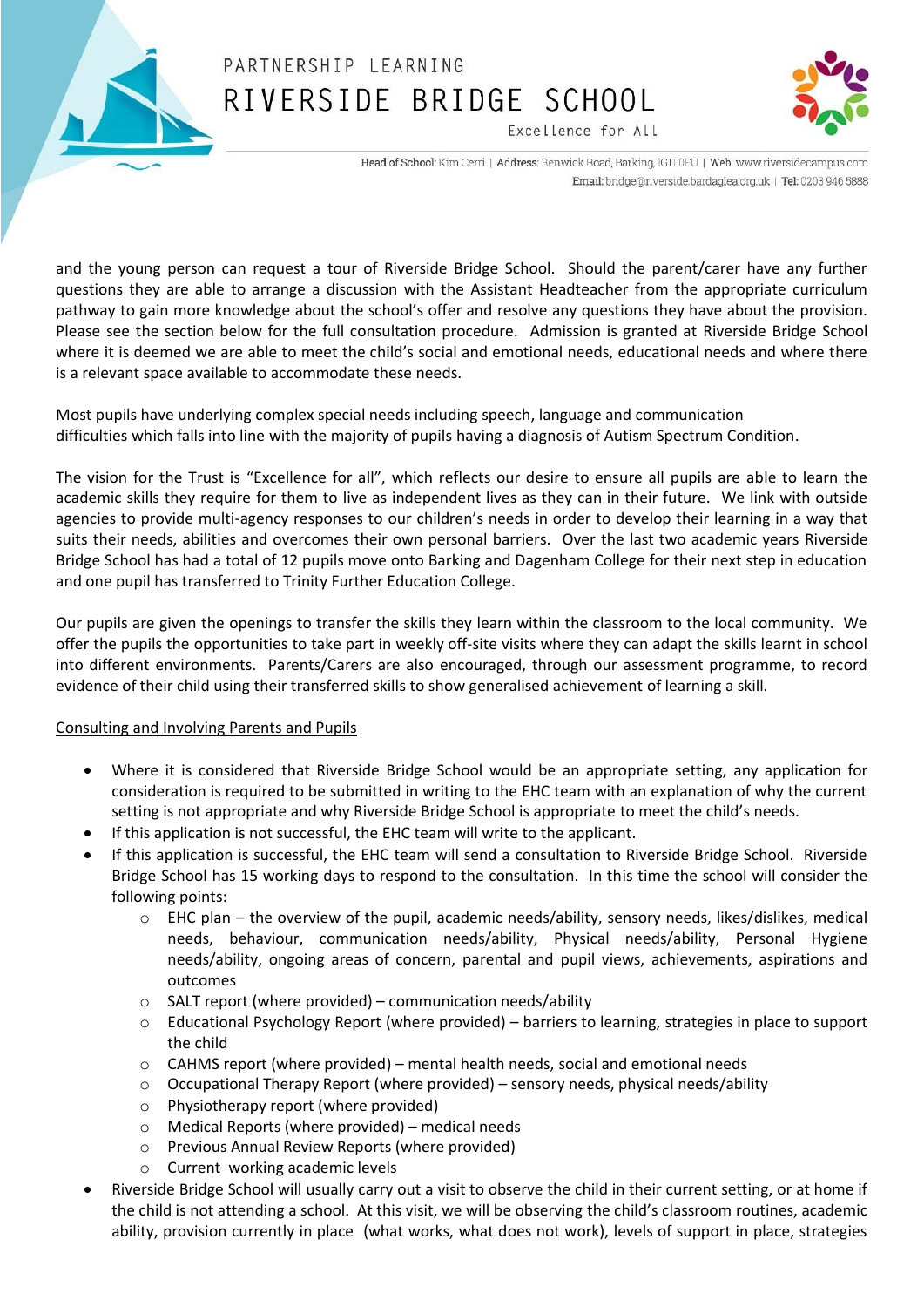



Excellence for All

Head of School: Kim Cerri | Address: Renwick Road, Barking, IG11 0FU | Web: www.riversidecampus.com Email: bridge@riverside.bardaglea.org.uk | Tel: 0203 946 5888

in place to meet needs, communication needs/ability, levels of medical support required, levels of physical support required for mobility, personal hygiene, physiotherapy etc, behaviour in an educational setting.

- Riverside Bridge School will make a decision on the suitability of the school for the child. We are required to return our decision within 15 working days to the London Borough of Barking and Dagenham EHC Team. The decision does not get sent to the current attending school, requesting Local Authority or applicant where the application has been made direct from the parent/carer.
- If the decision has been to not offer a placement, the EHC team will write to the applicant to explain why the application on this occasion has not been successful and advise on the appeal/tribunal process.
- If the decision has been to offer a placement, the EHC team will write to the applicant. The EHC team will amend the EHC plan to name Riverside Bridge School in section I of the child's EHC plan.
- Riverside Bridge School will arrange a home visit to meet with parents/carers and the pupil in their home setting to find out more details about the child and to hand over necessary paperwork for parents/carers to complete before the child is able to start school.
- Once all the forms have been completed and returned to school, Riverside Bridge School will notify the parents/carers of a start date for their child.

#### Assessing and Reviewing Pupils' Progress towards outcomes

Riverside Bridge School follows the graduated approach and the four-part cycle of assess, plan, do, review. The class teacher carries out an ongoing analysis of the pupil's needs. This will draw on:

- The teacher's assessment and experience of the pupil, Assessment for Learning
- Their previous progress and attainment and behaviour
- Other teachers' and external professionals assessments, where relevant
- The individual's development in comparison to their peers and national data
- The views and experience of parents
- The pupil's own views The pupil levels area graded using four criteria, early demonstration of skills which are referred to as Emerging, more consistent demonstration of skills-Developing, demonstration of skills independently in a variety of environments within school -consolidating and the successful application of the skills learnt in school in e local community and the pupils home-generalising.

All teachers and support staff who work with the pupil will be made aware of their needs, the outcomes sought, the support provided, and any teaching strategies or approaches that are required. We will regularly review the effectiveness of the support and interventions and their impact on the pupil's progress. Pupil's progress at Riverside Bridge School is recorded with evidence through an online assessment platform, Earwig. Parents will have access to their pupil's progress records at all times and are also encouraged to upload their own evidence of their child's progress towards individualised targets. Pupils progress is discussed at parents' evenings and the EHCP annual review meeting.

Pupil's attainment is measured and progress discussed through data collection and outcomes of pupil learning within specific learning areas. Pupil's progress is monitored by the Assistant Headteacher for the curriculum pathway termly. We recognise that some pupils take a longer than others to move from one target to the next.

#### Annual Review Process

Every year parents/carers and other professionals are invited to their child's EHCP Annual Review meeting, to discuss the pupil's progress and review the EHC plan. This invitation date and time will be sent out at the beginning of each academic year as well as a reminder letter closer to the date. We strongly recommend parents/carers to attend the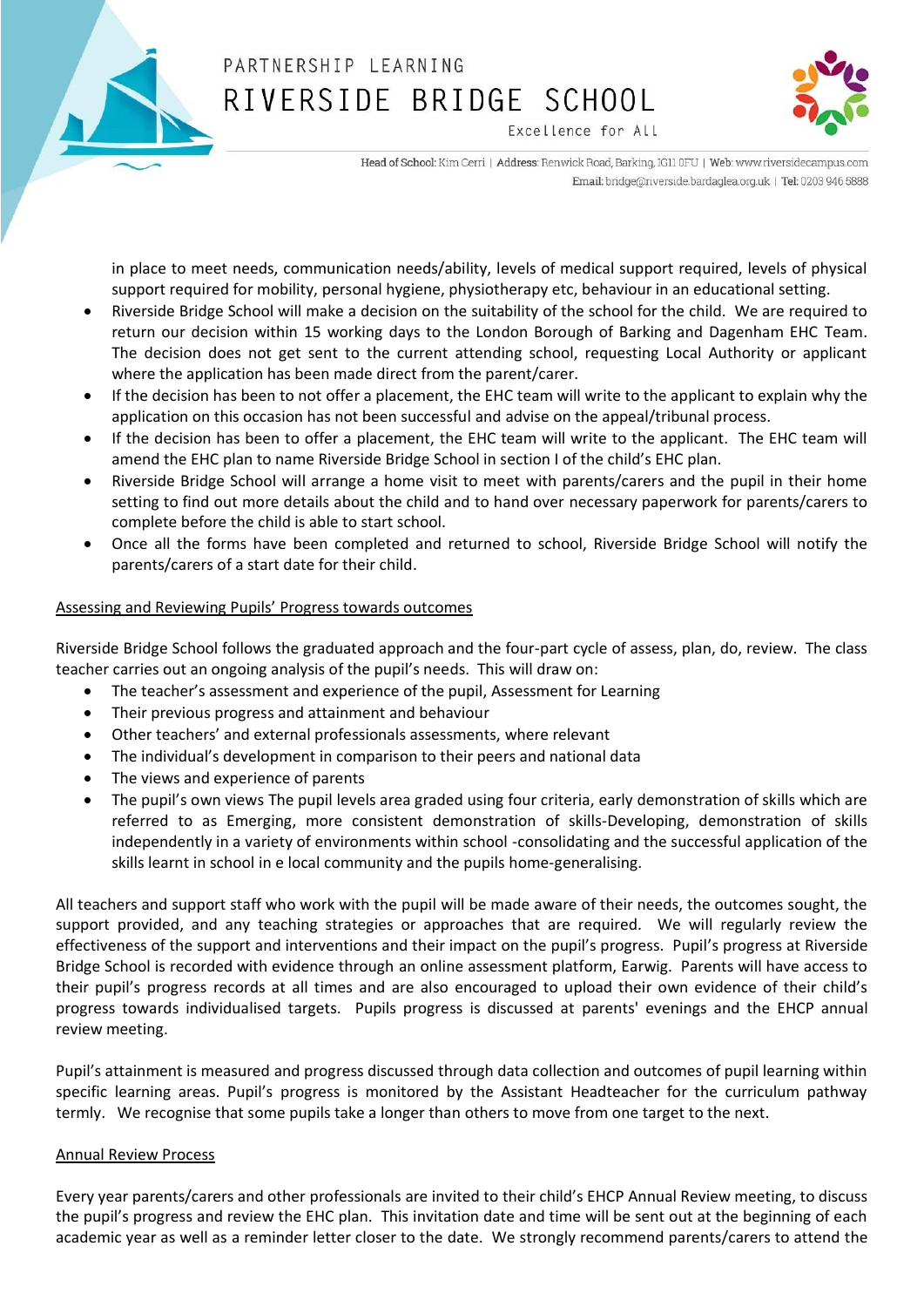



Excellence for All

Head of School: Kim Cerri | Address: Renwick Road, Barking, IG11 0FU | Web: www.riversidecampus.com Email: bridge@riverside.bardaglea.org.uk | Tel: 0203 946 5888

annual review meeting to have their voice heard and the voice of their child. However, if parents/carers are unable to attend the meeting, generally the annual review process will still go ahead without the parent/carer's attendance. The meeting will only be rescheduled in exceptional circumstances. Where professionals are unable to attend, we request that they send a report to the school in time for the meeting. Riverside Bridge School have an obligation to ensure that all paperwork from the annual review meeting is submitted to the local authority EHC team of which the pupil resides within 10 days of the annual review meeting. EHCP outcomes and intervention targets will be reviewed on a termly basis and new targets are set where applicable. These are in addition to pupils' targets.



Identifying Pupils with SEN and assessing their needs

All of our pupils have already been identified as having SEN. Other needs may be diagnosed whilst pupils are at Riverside Bridge School.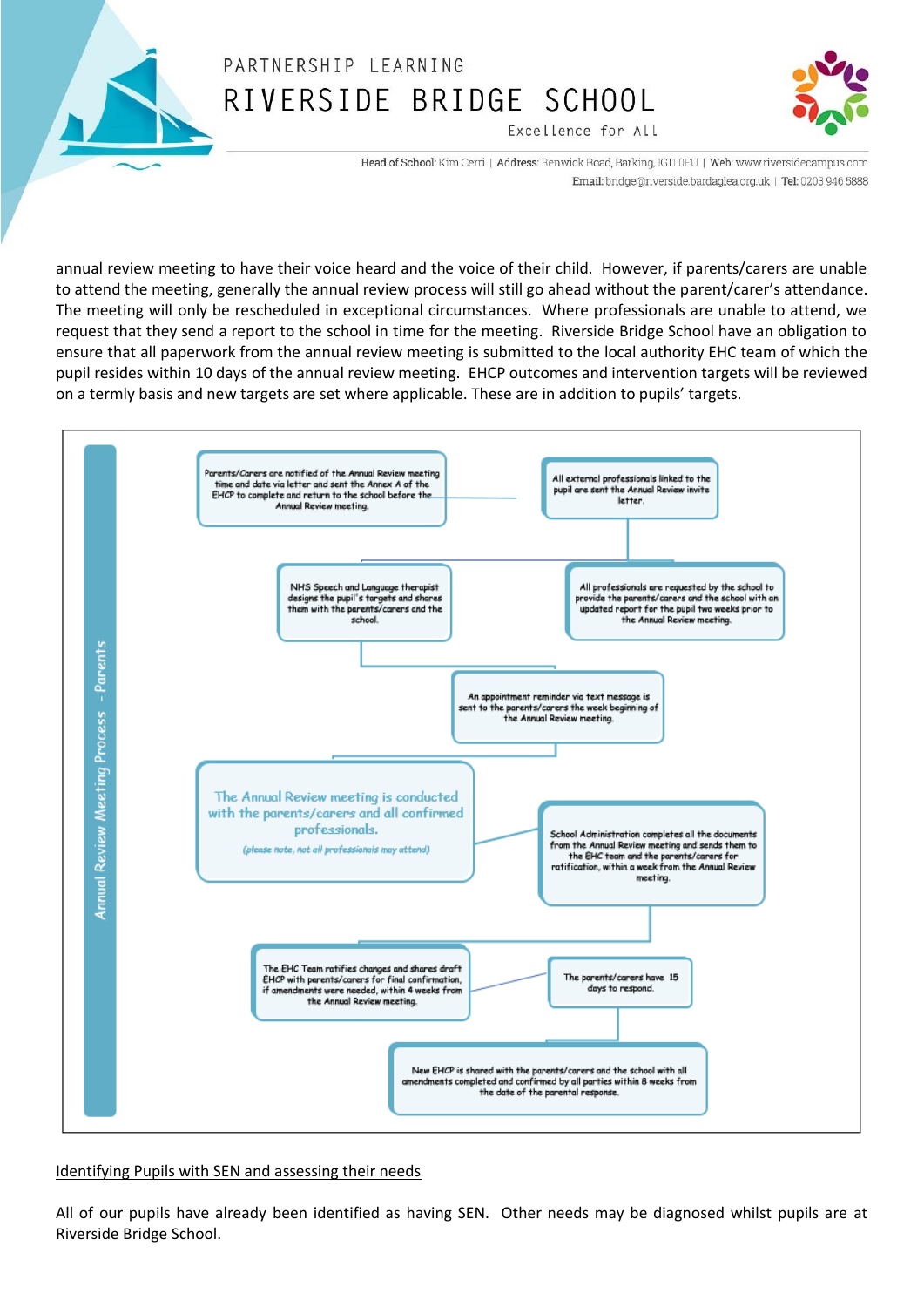



Head of School: Kim Cerri | Address: Renwick Road, Barking, IG11 0FU | Web: www.riversidecampus.com

Excellence for All

Email: bridge@riverside.bardaglea.org.uk | Tel: 0203 946 5888

Our protocol for identifying SEN is that all pupils are formatively assessed by teachers and supporting staff as an ongoing process throughout the pupils entire time at Riverside Bridge School. Some pupils develop other difficulties as they go through the different stages of their lives. Riverside Bridge School are committed to identifying changes in needs as they develop. All staff are able to make referrals through our internal procedures to the relevant persons. Internal support referrals may cover access to the Behaviour team, Speech and Language Team (NHS and Blossom Tree), School Nurse (NHS) or the Assistant Headteacher of the relevant curriculum pathway. Initially the class teachers first contact would be with parents to see if they are witnessing similar behaviours/traits. Together home and school will work on a way to overcome the new barrier if this is appropriate. Where the need for external assessment and support is required, Riverside Bridge School will make the appropriate referrals.

#### Communication with Parents/Carers

At Riverside Bridge School we welcome and value contact with our parents/carers. As many of our pupils travel to school via borough transport, face to face contact is limited. However, we still put a strong emphasis on the importance of communication between school and home is vital to ensure there is consistency across both settings. Each child is given a home school communication diary at the beginning of the academic year, through which we encourage parents/carers to communicate any important information about their child's routines, health, so staff are always up-to-date with each child's needs. Staff will also report daily to parents/carers of how their child's day has gone on. Any queries, questions or concerns should initially be taken up with the class teacher. Should parents/carers wish to speak directly to their child's class teacher, a request in the diary will prompt a telephone call or a face-to-face meeting at an appropriate time. If the parent/carer wishes to escalate, they can request a discussion/meeting with the Assistant Head Teacher for their child's curriculum pathway. Parents/carers are also able to send messages through the text system or by email to [bridge@riverside.bardaglea.org.uk](mailto:bridge@riverside.bardaglea.org.uk) where the receptionist will pick up the message and direct it to the correct person. There are two parents evening sessions each year which gives parents and class teachers the opportunity to discuss each pupil's progress, next steps and any future personalised targets, thus putting the child at the centre of the discussion.

#### Supporting Pupils with Special Educational Needs/Disabilities and their Families

Riverside Bridge School works in partnership with families to help them support their child's learning outside school. Families are also signposted to services/organisations through the Partnership Learning Trust and/or Barking and Dagenham Borough's Local Offer. Alongside the Senior Leadership Team, we have a dedicated Safeguarding and Welfare Officer who is able to remain in close contact with families to assist them in finding appropriate support. Our safeguarding team lead by the Designated Safeguarding Lead completes Early Help Assessments with families. We have an open approach and encourage Parent/Carer Meetings to increase pupils' participation and sense of belonging.

Pupils' needs, although predominantly learning needs, can also be affected by social, emotional and economic deprivation. Pupils are more at risk because of these vulnerabilities and a large number require additional interventions from a variety of agencies where home and school are unable to overcome the barriers these vulnerabilities may cause. Where concerns are identified, we will let families know about the concerns affecting the pupil's learning through phone calls/communication in the home school diary. Invitations to come into school to talk about concerns as they arise may be needed. Meetings are arranged promptly and a member of staff who knows about the child can be made available at notice to see parents/carers if they wish to come into Riverside Bridge School to discuss these concerns.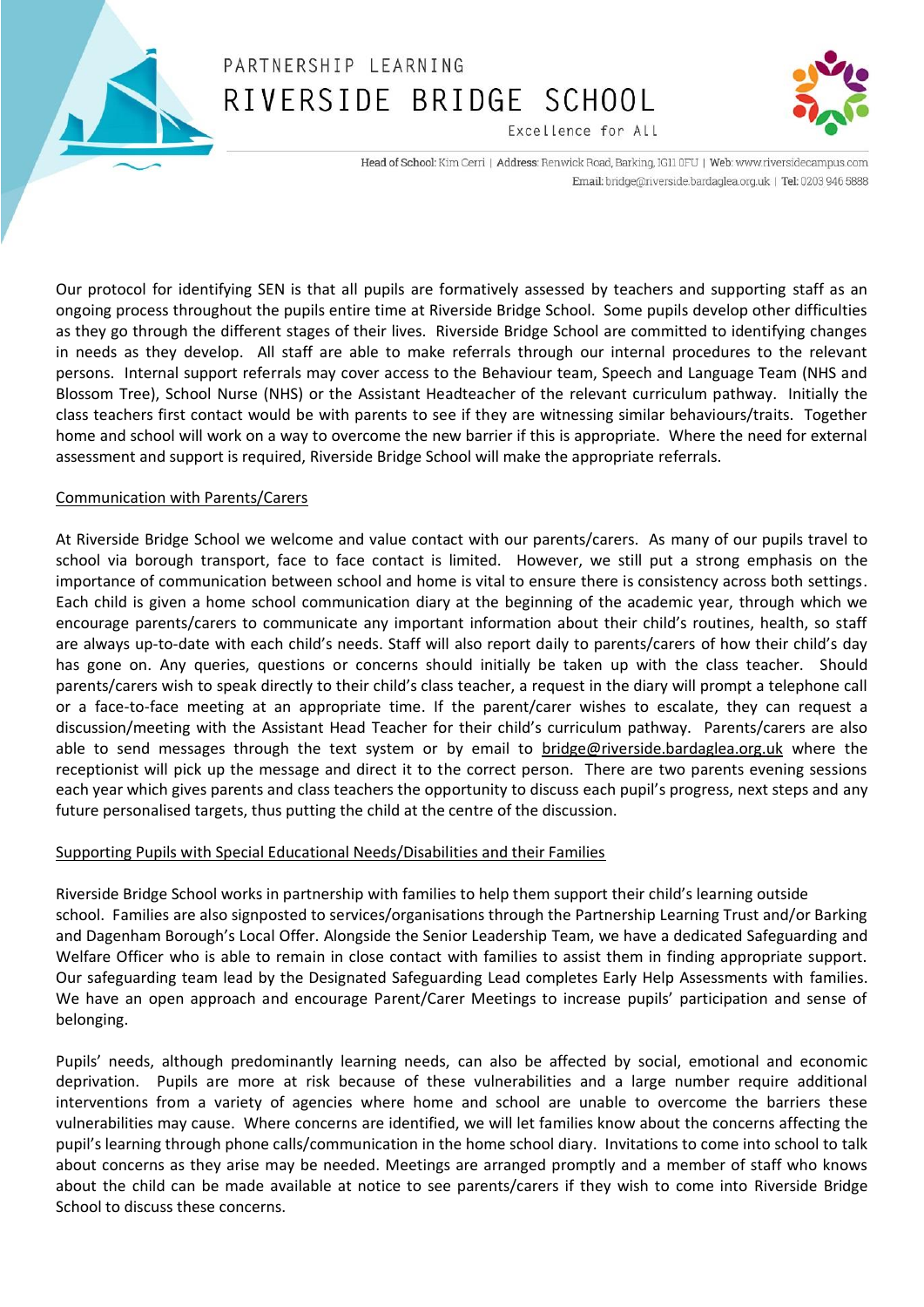



Excellence for All

Head of School: Kim Cerri | Address: Renwick Road, Barking, IG11 0FU | Web: www.riversidecampus.com Email: bridge@riverside.bardaglea.org.uk | Tel: 0203 946 5888

Riverside Bridge School has a parent forum, where parents/carers are encouraged to go through this route if they have any generic school questions. The parent representatives will direct any concerns or questions onto the school for addressing.

Our Safeguarding and Welfare Officer organises half termly coffee mornings as well as parent workshops where we invite in external providers to discuss the provision they can offer. These give parents/carers the opportunities to create their own support network of families that face similar obstacles in daily life to their own.

Our Literacy Lead offers a reading support scheme for parents/carers to attend, whereby parents/carers can see how we teach reading to their child. As an addition to this we have a library where parents/carers can borrow a book to share with their child.

#### Supporting pupils in preparing for adulthood

All pupils at Riverside Bridge School access AQA award units to show the progress they make in relation to topic themed activities as well as personalised skills such as tying shoe laces, or preparing a snack independently. The Unit Awards allow all pupils to make progress in a variety of skills, over their time with us. Our aim is to at pupils are exposed to the skills needed in later life as well as allowing us to give some form of recognition from small steps to significant achievements. Certificates are recorded and awarded to pupils at the end of their time with us.

The Unit Award Scheme (UAS) is a unique recording of achievement scheme, rather than a qualification. It offers learners the opportunity to have their achievements formally recognised with a certificate each time a short unit of learning is successfully completed. There are no limits on: what can be accredited, as long as it is worthwhile and meaningful for the learner who can achieve, in terms of age or ability; how long it takes to achieve or when this takes place; how learning can be evidenced. Flexibility is key with UAS, and their motto is 'Achievement for All'. We encourage and support all our pupils to show what they can do, rather than what they can't do.

At Riverside Bridge School, in line with the Government's careers strategy, we aim to make sure that all pupils, from the age of 4 to 16 and whatever their needs are, access a bespoke education through our development of a Work-Related Learning Curriculum, which enables our pupils to develop career awareness and employability skills. We believe providing opportunities to learn by doing, which are relevant and inspirational for all our pupils is as essential as high-quality careers advice and practical support in terms of access if pupils are going to achieve their potential in their future life. We therefore strive to prepare our pupils for the next stage in life, whether that be the next part of their education or ultimately the work place.

We measure and assess the impact of our work-related learning programme through: the Gatsby Benchmarks which we use to measure the quality of our provision and to develop it further; our Year 11 Destination Figures. We ensure that we track our Year 11 school leavers each summer to confirm post-16 plans, and we aim to have as few 'NEET' (Not in Education, Employment or Training) destinations as possible. A strong investment in our work-related learning programme reflects our positive destination figures, with all our pupils getting into college in the last two years.

From year 9 onwards each pupil's annual review will include a transition discussion for post 16 planning.

During year 10 and year 11 pupils will all have the opportunity to attend work experience in a setting of their choice. Where required, they attend work place environments with support from a familiar adult. Where this may be more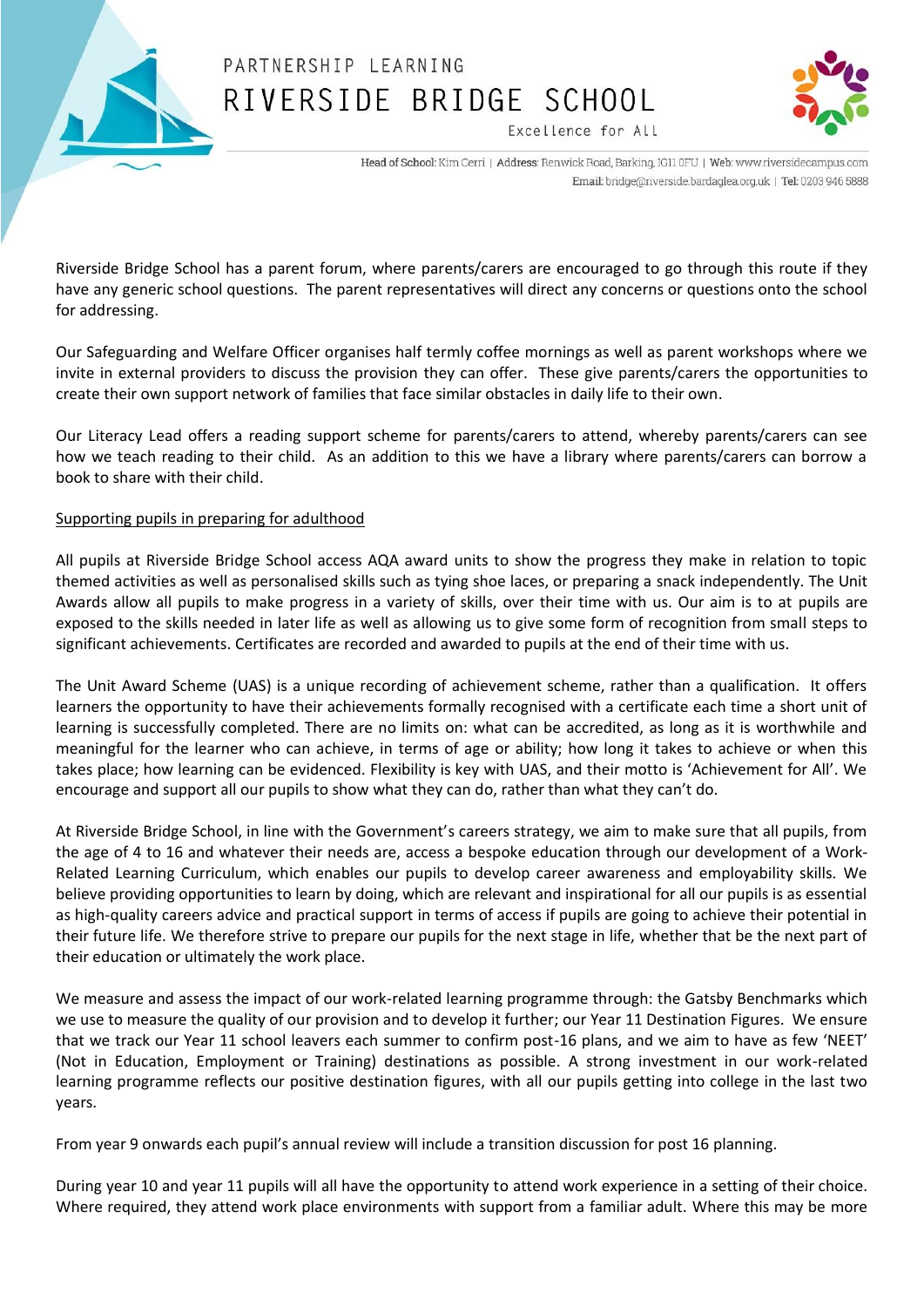



Excellence for All

Head of School: Kim Cerri | Address: Renwick Road, Barking, IG11 0FU | Web: www.riversidecampus.com Email: bridge@riverside.bardaglea.org.uk | Tel: 0203 946 5888

of a challenge for some of our pupils, we provide opportunities to complete work experience within the school building, such as shadowing the caretaker, supporting in a peer class or carrying out admin tasks around the building.

Pupils in Year 10 & 11 have the opportunity to engage in work experience. This opportunity to go and work in the wider community is invaluable and allows our pupils: to apply the transferable skills learned in the classroom in a real-life context; to further improve their skills by making learning more relevant and practical; to develop their personal and social skills; to develop an understanding of work and its related responsibilities; to broaden their awareness of the world of work; to be introduced the knowledge and skills of particular occupational area/s; and to begin to make the transition from school.

Year 10 sees the start of our Accreditation phase of education. At Riverside Bridge School we offer ASDAN, Personal Progress as an award. This Entry Level 1 qualification is a stepping stone onto further education in a post-16 setting. The course covers the following areas, Employment Skills, Independent Living, Good Health and Community Inclusion. Students will be assessed in a range of areas suited to their personal level of skill and exposed to a range of out of school learning opportunities.

This course is offered to our Key Stage 4 pupils. This course has been developed for learners with a wide range of learning needs and abilities and provide meaningful outcomes through a person-centred approach that prepares learners for adult life. The Entry 1 qualification in Personal Progress is approved by Ofqual qualifications and made up of units in the following areas: Literacy, Numeracy and ICT; Employment; Independent Living; Good Health, Community Inclusion.

Healthy Living and Fitness Award - Through this course, our pupils learn ways in which they can contribute to a healthy lifestyle and are encouraged to demonstrate activities which will improve their own lifestyle. They learn to become active contributors when working with others on group activities and to be able to review their own progress and skills development and how to identify and work towards goals appropriately. They are provided with the opportunities to develop decision-making skills which will enable them to make appropriate choices in their own lives and to develop an understanding of the link between food and health. They are also able to acquire a knowledge and understanding of safety and hygiene when preparing, cooking and serving food.

We work hard to ensure all pupils have a realistic and aspirational post-16 placement. We aim to ensure all pupils transfer successfully to an appropriate destination. SEN pupils will be offered additional transition visits to Further Education providers; accompanied by familiar staff and family members.

#### SMSC:

At Riverside Bridge School, we recognise that the personal development of pupils spiritually, morally, socially and culturally, plays a significant part in their ability to learn and achieve. We therefore aim to provide an education that provides all our pupils with opportunities to explore different beliefs and experiences and develop their own values, spiritual awareness, high standards of personal behaviour, a positive, caring attitude towards others and an understanding of their social and cultural traditions and an appreciation of the cultural diversity and richness of their community.

#### British Values

We promote 'British Values' through our spiritual, moral, social and cultural education which permeates through the school's curriculum and supports the development of the 'whole child'. We recognise that such development is most successful when those values and attitudes are promoted by all staff by providing a model of behaviour for our pupils.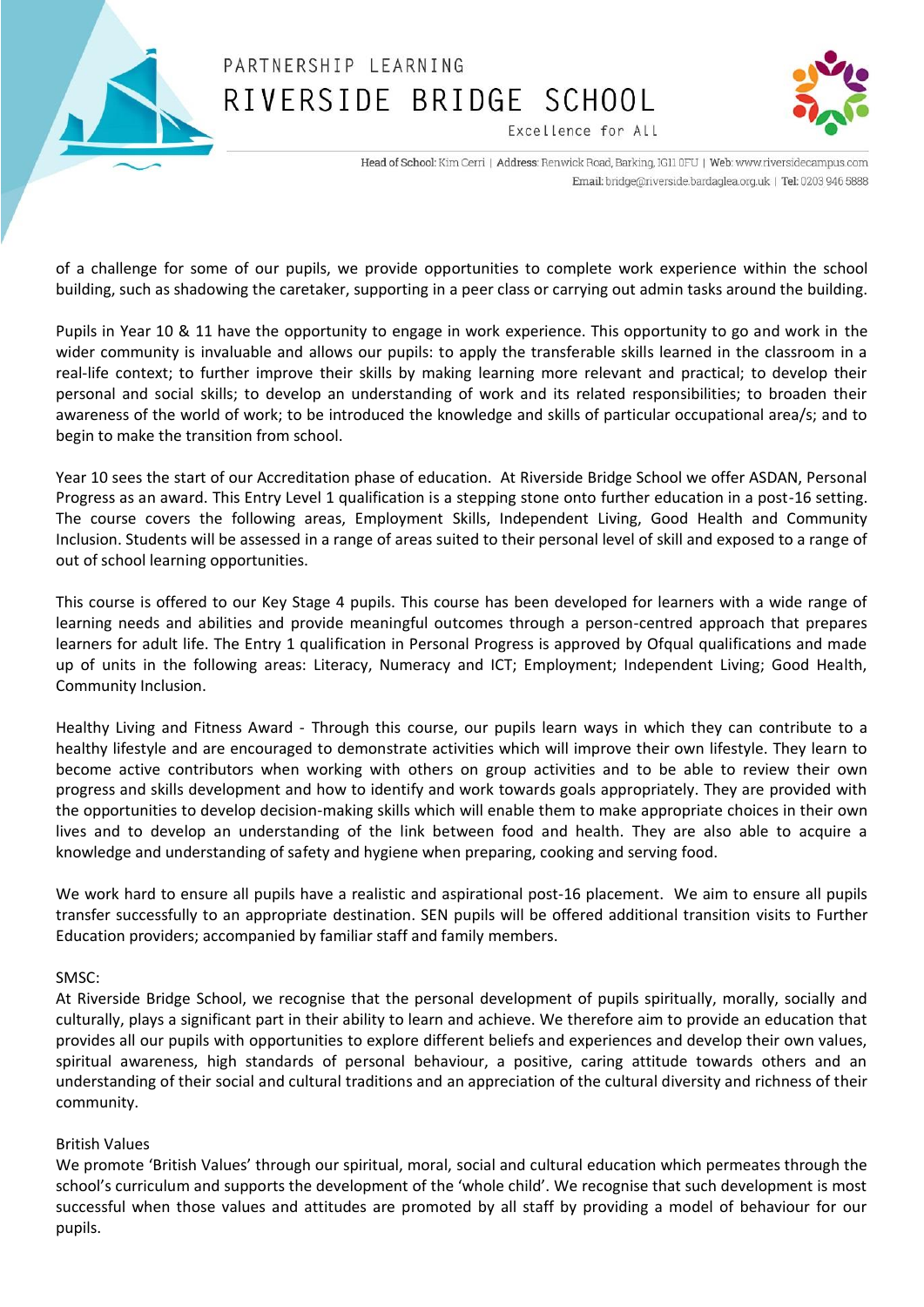



Head of School: Kim Cerri | Address: Renwick Road, Barking, IG11 0FU | Web: www.riversidecampus.com Email: bridge@riverside.bardaglea.org.uk | Tel: 0203 946 5888

Excellence for All

#### PSHE

PSHE supports children to be healthy, active and lead fulfilling lives. Children learn to respond positively to challenges, solve problems, handle risks and develop self-confidence. It lays the foundations for long term well-being and contributes to children's spiritual, moral, social and cultural development (SMSC). Pupils develop an awareness of what is acceptable and unacceptable behaviours towards their peers within social situations and how to manage their relationships they form with others; they learn about their place in society and their responsibilities both as individuals and as members of their communities. Pupils also learn about their changing bodies, caring for and looking after their bodies; and as they become more confident children and develop a growing self-awareness, they learn to make informed decisions that will enable them to lead happy and healthy lives and they use their pupil voice to influence decisions - thus experiencing aspects of British values.

#### Our approach to teaching pupils with SEN

In Riverside Bridge School, our provision starts with the philosophy that, regardless of ability, all pupils deserve access to a broad and balanced curriculum which is differentiated to their own needs. We realise that all children learn in different ways therefore teachers try to incorporate different learning styles into their lessons. Many of our children are kinaesthetic learners (pupils who prefer to learn whilst moving about) and enjoy hands-on learning with regular movement breaks.

Teachers are responsible and accountable for the progress and development of all the pupils in their class. High quality teaching is our first step in responding to pupils who have SEN. This will be differentiated for individual pupils.

We will also provide the following interventions:

- Learning Support Workers in class, known at Riverside Bridge as Co-Educators
- Educational Psychologist Support, where required
- Speech and Language Assessments annually, this provision is provided by NHS
- Zones of regulation
- Life skills curriculum

All pupils at Riverside Bridge School are taught in mixed ability groups year groups. Reasonable adjustments are made to curricular activities to allow all pupils with SEN to play a full part in all aspects of school life. We are extremely committed to equality of all kinds, therefore all school trips/ activities and extra-curricular activities are open to all eligible pupils unless a risk assessment has identified that a child's participation would cause a Health and Safety risk to themselves, other pupils or staff. In most classes there are three members of staff (one teacher and two co-educators) in each classroom and because the majority of our pupils have behaviour difficulties, all pupils are supervised by adults throughout the day both in the building and out on the playground in order to keep everyone safe.

There are a number of external professionals who come to Riverside Bridge School to work with/assess pupils. They include:

- Educational Psychologists
- Speech and Language Team (NHS)
- Speech and Language Team (Blossom Tree)
- Child and Family Mental Health Services (CAMHS)
- Health Services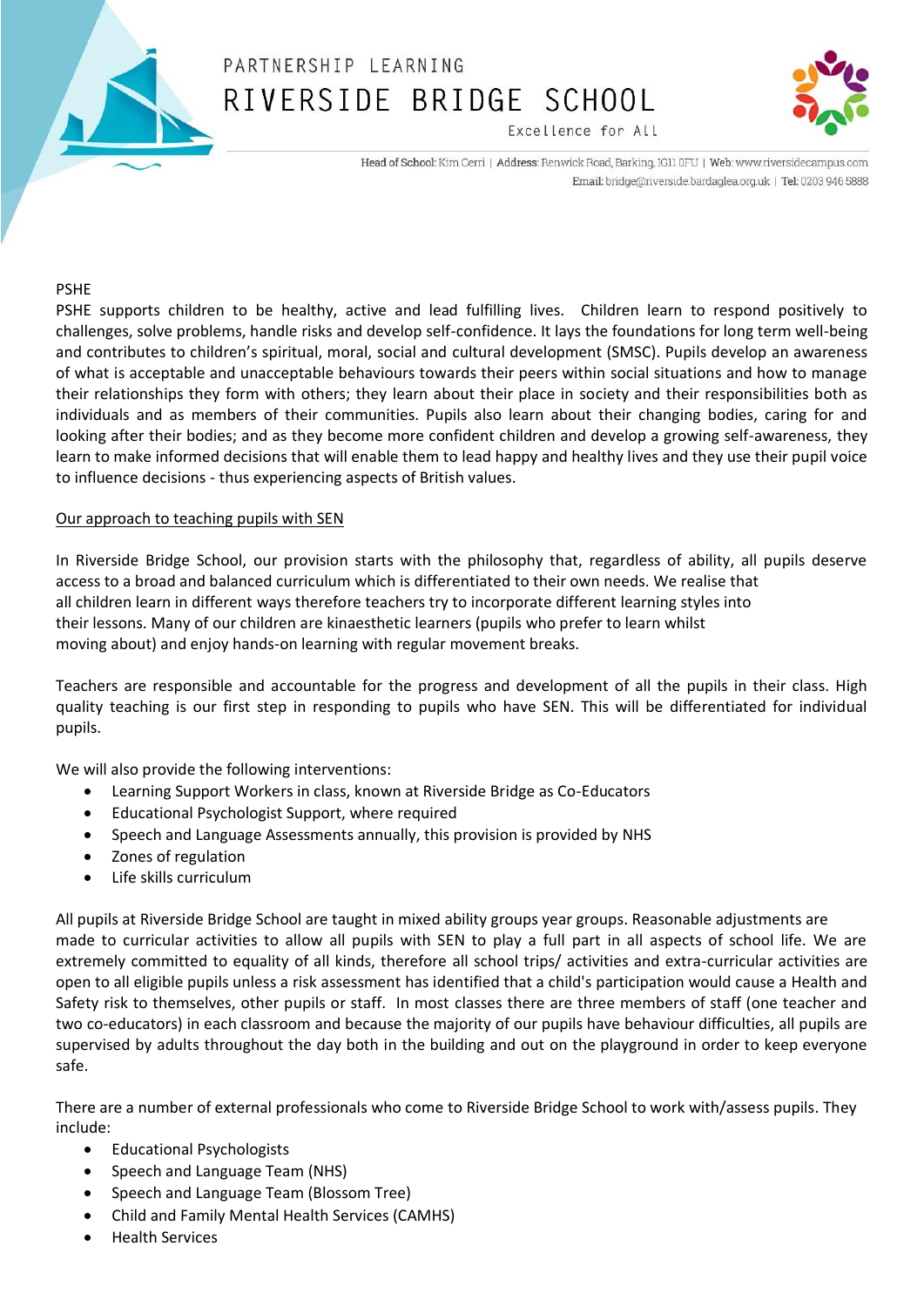



Excellence for All

Head of School: Kim Cerri | Address: Renwick Road, Barking, IG11 0FU | Web: www.riversidecampus.com Email: bridge@riverside.bardaglea.org.uk | Tel: 0203 946 5888

- Barking and Dagenham CIAG Post 16 team (Support with Training and careers)
- Early Help team
- Children's Social Care
- Occupational Therapist
- Physiotherapists
- Hearing Impairment Team
- Visual Impairment Team
- Police
- Children's Services & Family Partners, including NSPCC and Tiger Tiger.
- A number of pupils and their families need support from professional social workers or family partners. These people visit Pathways to meet with the pupils they are involved with.

Referrals are made, where appropriate, by staff for specialist SEN support services.

#### Expertise and Training of Staff

All staff have completed and continue to receive ongoing training in special needs and disabilities. We provide training four days a week between the hours of 8:30am and 9:10am, these sessions cover a regular pattern of Behaviour and Safeguarding, Makaton, Teaching and Learning and Speech and Language. In addition to this we actively encourage our staff to identify their own CPD needs and access external courses. The majority of our staff are Team Teach Trained and new staff undergo this training within 3 months of joining our staff. Staff also attend half termly twilight sessions which enable greater depth to training.

#### Support for improving Behaviour and Social Development

At Riverside Bridge School, some of our pupils may demonstrate challenging behaviours, and all staff are well trained to manage these occasions, with safety for all at the centre of our practice. Riverside Bridge School is a calm and purposeful environment in which to work. As a school, we recognise that all behaviour is a means of communication, which is why class teams create individual Zones of Regulation Plans for all pupils. We understand the importance of helping the pupils understand their own behaviours and working with them to create strategies. After a "crisis" level of behaviour, pupils are giving sufficient time to regulate, calm and reflect. In addition to Zones of Regulation Plans, some pupils may have individual risk assessments, where pupils who display high levels of behaviours (such as high levels of damage to property/building, self-harm, inappropriate touching and physical assaults) will have an emergency plan in place which may result in collection by parent/carer to ensure that the pupil's emotional well-being and safety is protected.

Behaviour and anti-bullying policies are in place and regularly reviewed by the Behaiour Lead and the Senior Leadership Team. All behaviours that are logged (level 2,3 and 4 behaviours), are recorded on our online system Sleuth. The Behaviour Lead reads all logs that are entered and assigns a level to the behaviour. This enables all staff to monitor and track patterns in behaviour and implement strategies, or triggers further input from professionals.

All pupils at Riverside Bridge School have a regulation plan in line with the zones of regulations. However, a number of pupils at Riverside Bridge School have individual risk assessments in place to help staff and pupils respond appropriately to specific behaviours which may be exhibited. This is significant to self-harm, damage to property, inappropriate touching and physical assaults.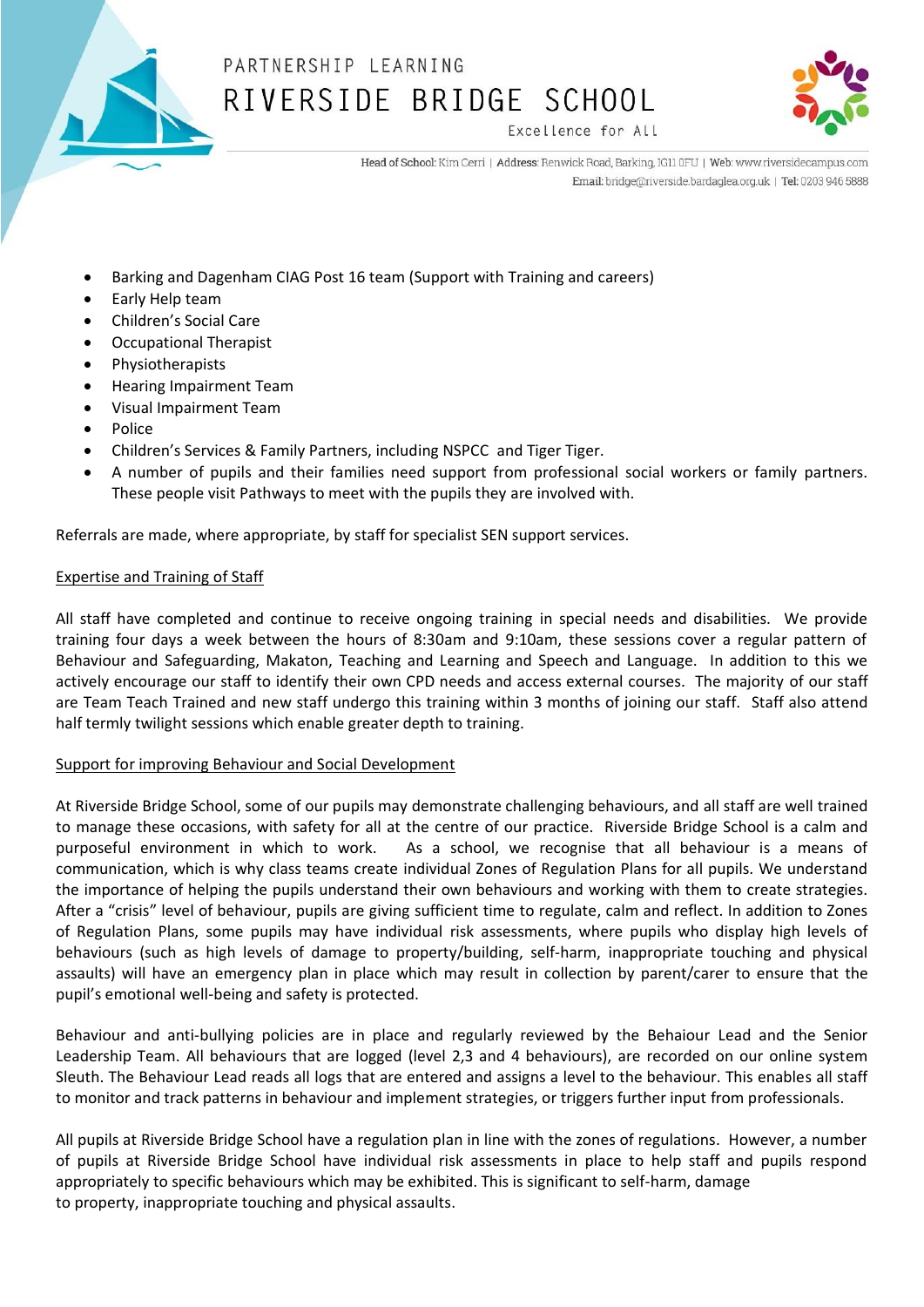



Head of School: Kim Cerri | Address: Renwick Road, Barking, IG11 0FU | Web: www.riversidecampus.com Email: bridge@riverside.bardaglea.org.uk | Tel: 0203 946 5888

Excellence for All

#### Complaints

Any parent (or in the case of Looked After Children - designated carer) who wishes to make a complaint about SEN provision at Riverside Bridge School should, in the first instance, make an appointment to meet with the Deputy Headteacher. We will make every effort to resolve issues informally and accommodate parental wishes. If a parent feels that the issue has not been resolved to their satisfaction they should contact the Headteacher and/ or the Chair of Governors. We have a Complaints Policy on our website. Representatives of 'Looked after Children' can also approach the Head of the Virtual School (Janet Cassford) for Looked after Children. We are happy to provide copies of the school's SEN policy on request.

#### School entitlement to pupils with Special Educational Needs or Disabilities

#### Our practice is guided by the 2015 Code of Practice for SEND -

[https://assets.publishing.service.gov.uk/government/uploads/system/uploads/attachment\\_data/file/398815/SEND\\_](https://assets.publishing.service.gov.uk/government/uploads/system/uploads/attachment_data/file/398815/SEND_Code_of_Practice_January_2015.pdf) Code of Practice January 2015.pdf

The SEND Code of Practice 2015 (COP) provides statutory guidance on duties, policies and procedures relating to Part 3 of the Children and Families Act 2014 (the Act) and associated regulations, and applies to England. It came into force in September 2014 and was last revised in January 2015.

| <b>Needs or Disability</b> |                                       | Support available within the school |                                                                                                              |  |
|----------------------------|---------------------------------------|-------------------------------------|--------------------------------------------------------------------------------------------------------------|--|
| Communication and          |                                       | ➤                                   | Visual Timetables including use of whole day timetables, part day timetables, now                            |  |
| <b>Interaction Needs</b>   |                                       |                                     | and next, objects of references, symbols and pictorial schedules                                             |  |
|                            | $\triangleright$ Speech, Language and | ➤                                   | Areas of low distraction/calming areas                                                                       |  |
|                            | <b>Communication Needs</b>            | ➤                                   | Constant support/supervision (one teacher and one co-educator or one teacher                                 |  |
|                            | $\triangleright$ Social Communication |                                     | and two co-educators dependent on needs within the classroom, middays                                        |  |
|                            | difficulties                          |                                     | supervisors)                                                                                                 |  |
|                            |                                       |                                     | Recognition that challenging behaviour is a form of communicating that something<br>is not right             |  |
|                            |                                       | ➤                                   | Social skills programme                                                                                      |  |
|                            |                                       | ➤                                   | Specialist support such as speech and language programmes                                                    |  |
|                            |                                       | ➤                                   | Small group classes to improve skills                                                                        |  |
|                            |                                       | ➤                                   | Strategies/programmes to support speech and language development (as directed                                |  |
|                            |                                       |                                     | by the Speech and Language Team                                                                              |  |
|                            |                                       | ➤                                   | Strategies to reduce anxiety and promote emotional well-being                                                |  |
|                            |                                       | ➤                                   | Planning, assessment and review                                                                              |  |
|                            |                                       |                                     | Work with pupils, parents, carers and staff to develop and review plans based on<br>the need(s) of the pupil |  |
|                            |                                       |                                     | Teaching resources are routinely evaluated to ensure they are accessible to all                              |  |
|                            |                                       |                                     | pupils                                                                                                       |  |
|                            |                                       | ➤                                   | Differentiated curriculum and resources                                                                      |  |
|                            |                                       | ➤                                   | Use of social stories/ narratives                                                                            |  |
|                            |                                       | ➤                                   | Very clear expectations and boundaries/ preparation for change                                               |  |
|                            |                                       | ➤                                   | Access to communication aids such as communication boards, CIP boards                                        |  |
|                            | <b>Cognition and Learning</b>         | ➤                                   | Visual Timetables including use of whole day timetables, part day timetables, now                            |  |
|                            | <b>Needs</b>                          |                                     | and next, objects of references, symbols and pictorial schedules                                             |  |
| ➤                          | <b>Moderate Learning</b>              | ➤                                   | Constant support/supervision (one teacher and one co-educator or one teacher                                 |  |
|                            | <b>Difficulties</b>                   |                                     | and two co-educators dependent on needs within the classroom, middays                                        |  |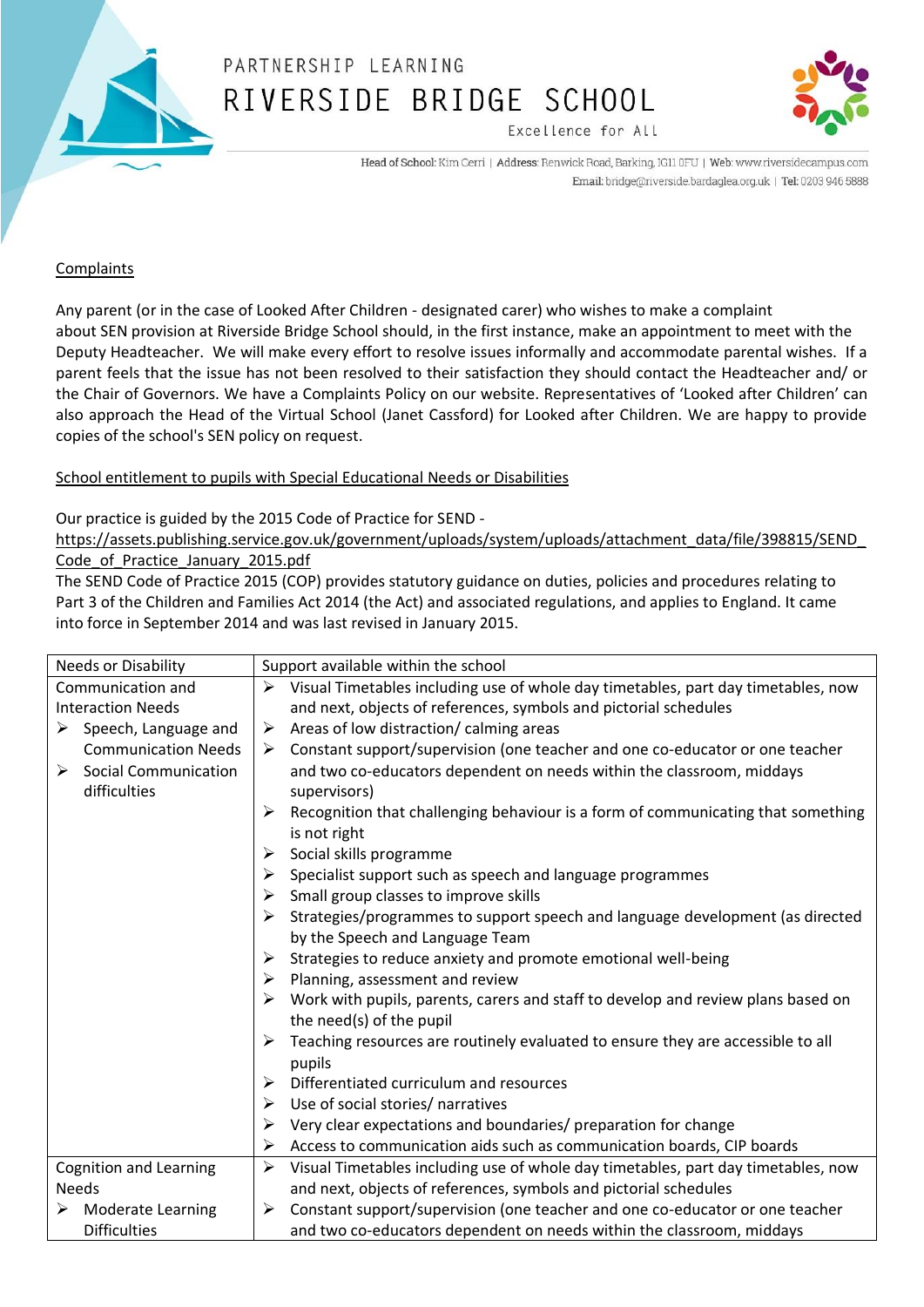



Excellence for All

Head of School: Kim Cerri | Address: Renwick Road, Barking, IG11 0FU | Web: www.riversidecampus.com Email: bridge@riverside.bardaglea.org.uk | Tel: 0203 946 5888

| $\blacktriangleright$ | Severe Learning             |                       | supervisors)                                                                                      |
|-----------------------|-----------------------------|-----------------------|---------------------------------------------------------------------------------------------------|
|                       | <b>Difficulties</b>         | ➤                     | Social skills programme                                                                           |
| ➤                     | <b>Specific Learning</b>    | ≻                     | Support and advice is sought from outside agencies to ensure any barriers to                      |
|                       | <b>Difficulties</b>         |                       | success are fully identified and responded to                                                     |
| ➤                     | Profound and Multiple       | ➤                     | Planning, assessment and review                                                                   |
|                       | Learning Difficulties       | ➤                     | Access to teaching and learning for pupils with special educational needs is                      |
|                       |                             |                       | monitored through the school's self-evaluation process                                            |
|                       |                             | ➤                     | Data is rigorously analysed to identify pupils who are not making expected                        |
|                       |                             |                       | progress                                                                                          |
|                       |                             | ≻                     | Teaching resources are routinely evaluated to ensure they are accessible to all                   |
|                       |                             |                       | pupils                                                                                            |
|                       |                             |                       | $\triangleright$ Work with pupils, parents and carers and staff to develop and review plans based |
|                       |                             |                       | on the need of the pupil                                                                          |
|                       |                             | ➤                     | Differentiated curriculum and resources available vis curriculum pathways                         |
|                       | Social, Emotional and       | $\blacktriangleright$ | The school ethos values all pupils                                                                |
|                       | <b>Mental Health</b>        | ➤                     | All pupils have a regulation plan                                                                 |
|                       | <b>Behavioural issues</b>   | ➤                     | Recognition that challenging behaviour is a means of communicating that                           |
| $\bullet$             | Social needs                |                       | something is not right                                                                            |
| $\bullet$             | Mental health needs         | ➤                     | Behaviour management systems encourage pupils to make positive decisions                          |
| $\bullet$             | <b>Emotional Health and</b> |                       | about behavioural choices. This is adapted to meet the needs of individuals so all                |
|                       | Wellbeing                   |                       | children can succeed                                                                              |
|                       |                             | ➤                     | Strategies are put in place to ensure anxiety and distress is reduced                             |
|                       |                             | ➤                     | The school's behaviour policy identifies where reasonable adjustments can be                      |
|                       |                             |                       | made to minimise the need for exclusions                                                          |
|                       |                             | ➤                     | Individual risk assessments are used and action is taken to increase the safety and               |
|                       |                             |                       | inclusion of all pupils                                                                           |
|                       |                             | ➤                     | The school provides effective pastoral care for all pupils                                        |
|                       |                             | ➤                     | Support and advice is sought from outside agencies to support pupils where                        |
|                       |                             |                       | appropriate                                                                                       |
|                       |                             | ➤                     | Small group class groups to improve social skills and help pupils deal more                       |
|                       |                             |                       | effectively with stressful situations                                                             |
|                       |                             | ➤                     | Outdoor learning is used to offer different approaches to the curriculum.                         |
|                       |                             | ➤                     | A robust reward system is in place with rewards for those who have earned them                    |
|                       |                             |                       | We have a dedicated behavioural lead to assist all pupils                                         |
|                       |                             | ➤                     | Information and support is available within school for behavioural, emotional and                 |
|                       |                             |                       | social needs                                                                                      |
|                       |                             | ➤                     | Referrals are made to CAMHS where appropriate                                                     |
|                       |                             |                       | Bridge Buddies is a dedicated support group available to pupils. This group is made               |
|                       |                             |                       | up of pupil buddies and staff buddies                                                             |
|                       |                             | ➤                     | Two staff members trained in mental health first aid for pupils                                   |
|                       |                             | ➤                     | One staff member trained in adult mental health first aid                                         |
|                       |                             | ➤                     | Staff undertake weekly behaviour training                                                         |
|                       |                             | ➤                     | Most staff are Team Teach trained                                                                 |
|                       | Sensory and Physical        |                       | Support and advice is sought from outside agencies to support pupils where                        |
| <b>Needs</b>          |                             |                       | appropriate                                                                                       |
|                       | Multi-sensory               | ➤                     | Advice and guidance is sought and acted upon to meet the needs of pupils who                      |
|                       | impairment                  |                       | have significant medical needs                                                                    |